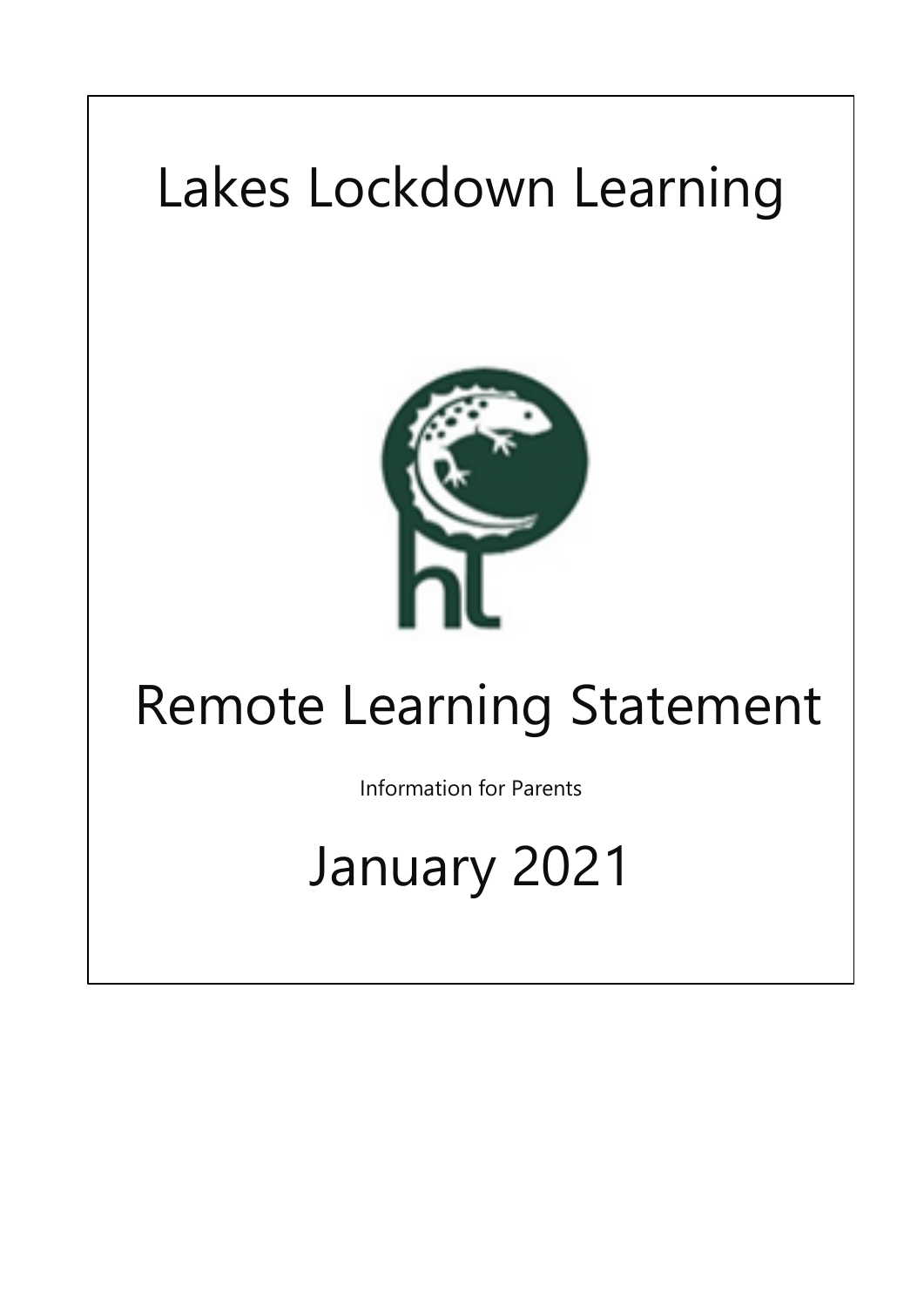## **Remote education provision: information for parents**

This information is intended to provide clarity and transparency to pupils and parents or carers about what to expect from remote education if local restrictions require entire cohorts (or bubbles) to remain at home.

For details of what to expect where individual pupils are self-isolating, please see the final section of this page.

#### **The remote curriculum: what is taught to pupils at home**

A pupil's first day or two of being educated remotely might look different from our standard approach, while we take all necessary actions to prepare for a longer period of remote teaching.

#### **What should my child expect from immediate remote education in the first day or two of pupils being sent home?**

In the first instance our pupils are able to access the Home Learning Pages on our Website, which are home to a bank of age appropriate resources that families can access; including a range of stories for children to listen to, read by adults that are known to them, question prompts to support activities that young children will engage in at home, which develop spoken language and vocabulary.

#### **Following the first few days of remote education, will my child be taught broadly the same curriculum as they would if they were in school?**

We teach the same curriculum remotely as we do in school wherever possible. All children access a pre-recorded phonics session, a literacy session, a maths session and a story each day. Our "Menu of Learning" is used both in school and at home, and due to the open ended nature of learning, we are still able to provide a bespoke package for our children. We respect that parents who are supporting their child at home, may also be working and need flexibility around timings and we are fully supportive of this.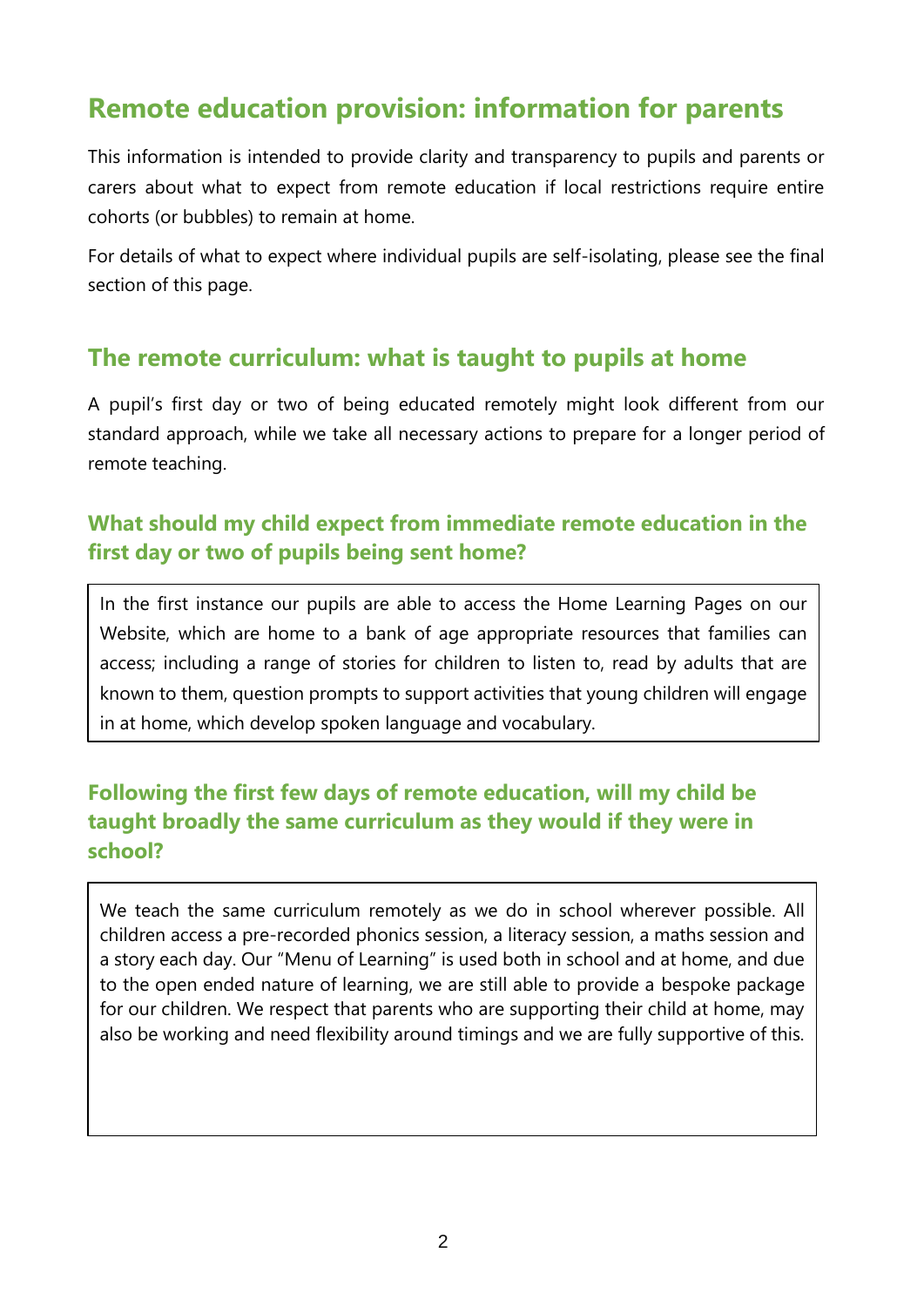## **Remote teaching and study time each day**

#### **How long can I expect work set by the school to take my child each day?**

There is an expectation that remote education (including remote teaching and independent work) will take pupils broadly the following number of hours each day:

| Primary school-aged<br>pupils | <b>The expectation:</b> Key Stage 1: 3 hours a day on average<br>across the cohort, with less for younger children |
|-------------------------------|--------------------------------------------------------------------------------------------------------------------|
|                               | Key Stage 2: 4 hours a day                                                                                         |
| <b>Reception</b>              | We would expect our children to:                                                                                   |
| <b>Butterflies</b>            | Read for 10-20 minutes                                                                                             |
| $\alpha$                      | Engage in phonic activity 20 minutes<br>$\bullet$                                                                  |
|                               | Listen to a story for 10 minutes<br>$\bullet$                                                                      |
| <b>Caterpillar Classes</b>    | Engage in a literacy activity for 20 minutes                                                                       |
|                               | Engage in a maths activity for 20 minutes                                                                          |
|                               | Choose from the Menu of Learning an activity<br>$\bullet$                                                          |
|                               | that lasts at least 20 minutes                                                                                     |
| Year 1                        | Read for 20 minutes                                                                                                |
| <b>The Mouse Class</b>        | Engage in phonic activity 20 minutes                                                                               |
|                               | Listen to a story for 15 minutes                                                                                   |
|                               | Engage in a literacy activity for 40 minutes                                                                       |
|                               | Engage in a maths activity for 40 minutes                                                                          |
|                               | Choose from the Menu of Learning an activity<br>that lasts at least 45 minutes                                     |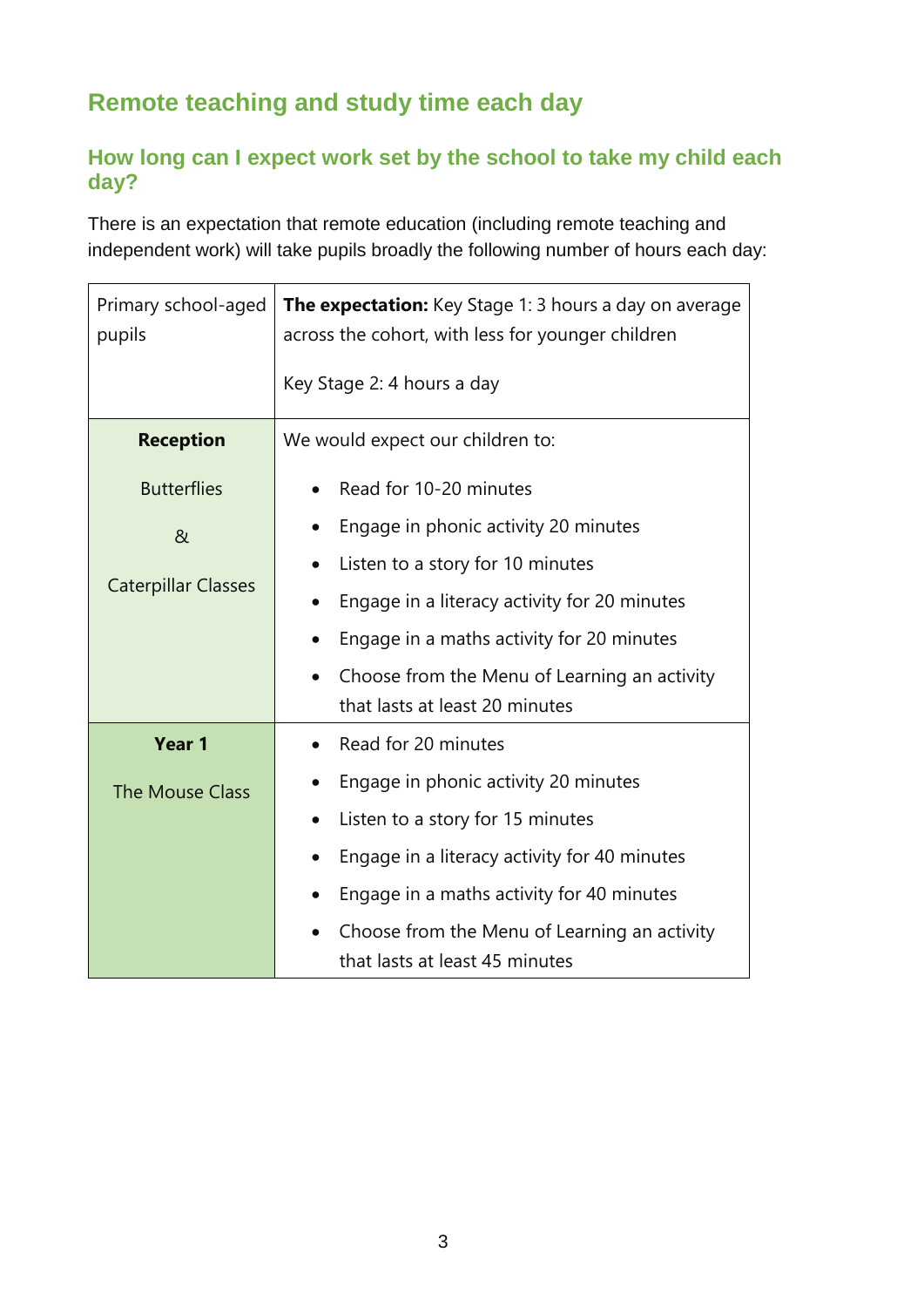## **Accessing remote education**

#### **How will my child access any online remote education you are providing?**

Really School is our main platform for parents and children to watch videos, find out what the daily task for learning is, and to upload any work, videos and photos.

We have asked all parents to sign up to Oxford Owl, an online library, so that children can read from their assessed book band.

We make good use of our Website, and ensure that resources that will support with learning at home can be accessed here www.hamptonlakesprimary.org.uk

Parents will be directed each week to suggested Websites that support the children's learning – these sites are also used in school.

#### **If my child does not have digital or online access at home, how will you support them to access remote education?**

We recognise that some pupils may not have suitable online access at home. We take the following approaches to support those pupils to access remote education:

Our children are four, five and six, and as such we believe that first and foremost children need to play, explore, and develop a wide and varied vocabulary which comes in the first instance through talking and exploration. For this reason our Menu for Learning is designed to be open ended allowing for children and parents to work together in a way that is manageable in these very difficult times.

We would ask that any parent who is unable to access the package that we offer, speak to us so that we can work together to find a solution. We do not want any child at our school to feel disadvantaged in any way, and will be proactive in our endeavours to ensure all children can continue to learn. We can be contacted on 01733 246826 or by emailing [office@hamptonlakesprimary.org.uk](mailto:office@hamptonlakesprimary.org.uk) if you require any further support or guidance.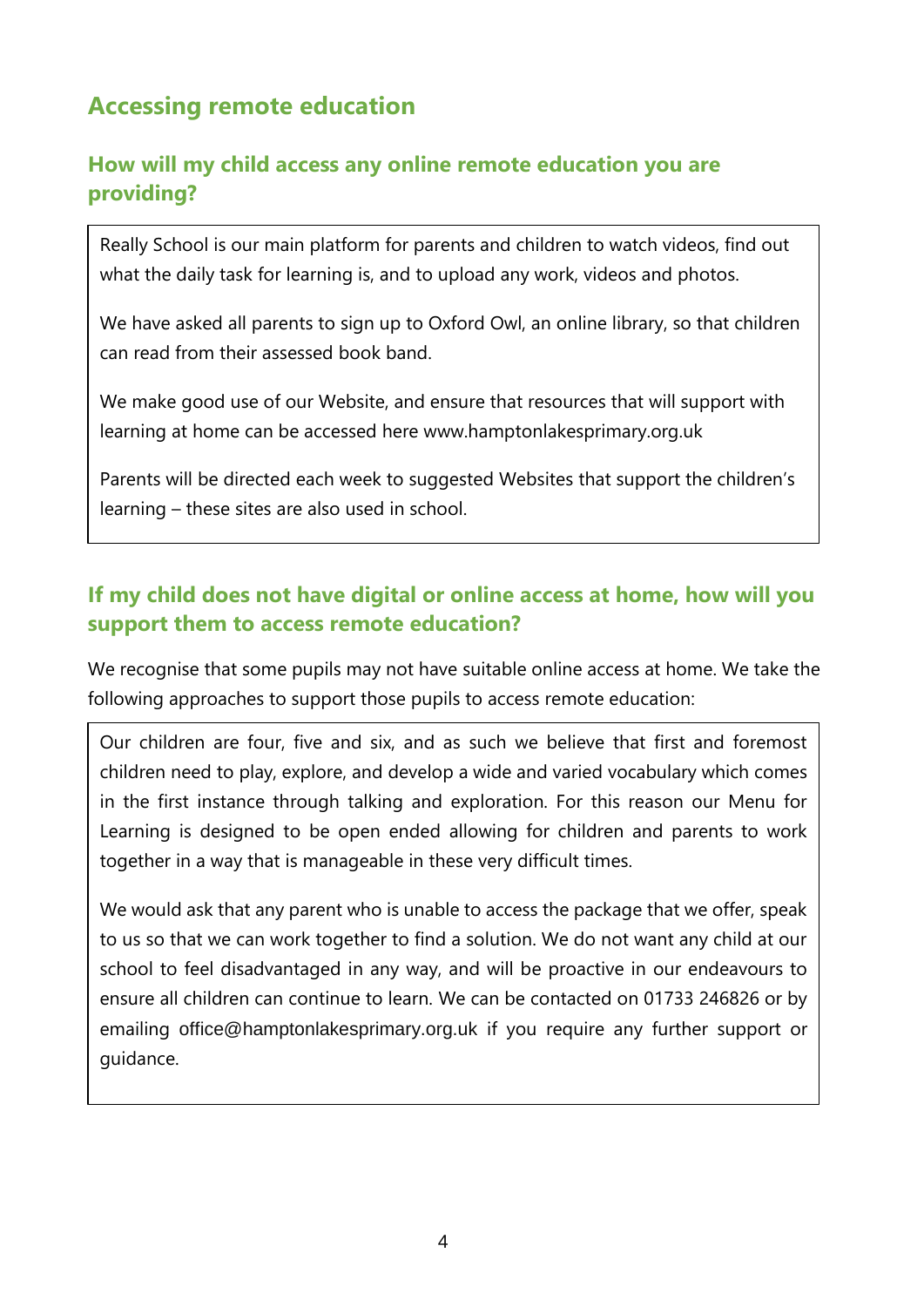#### **How will my child be taught remotely?**

We use a combination of the following approaches to teach pupils remotely:

- Book themed activities known as the Menu of Learning which children can select from a range of activities that support the Early Years Foundation Stage Curriculum, which we have carried forward into Year 1
- Teachers record short sessions that are uploaded onto Really School to support the teaching of Phonics, and basic skills in literacy and numeracy
- The interactive nature of Really School provides an excellent forum for parents to engage in dialogue with their class teacher about the learning the children have been completing
- Resources to support the teaching and learning are available for parents to download at home from our Website; for example, Phase 3, 4 and 5 phoneme mats, number lines and 100 squares
- Printed paper packs can be made available, on request from parents, and parents of children working on specific learning programmes are given materials to support at home.
- Commercially available Websites supporting the teaching of specific subjects or areas, including video clips or sequences, particularly Phonics Play and Top Marks, BBC Bitesize and Oak Academy
- Parents will be contacted weekly by staff at school to ascertain how children are finding learning and to see if there are any problems or difficulties. They will be happy to provide support and assistance, and suggest strategies to guide children forward with their learning.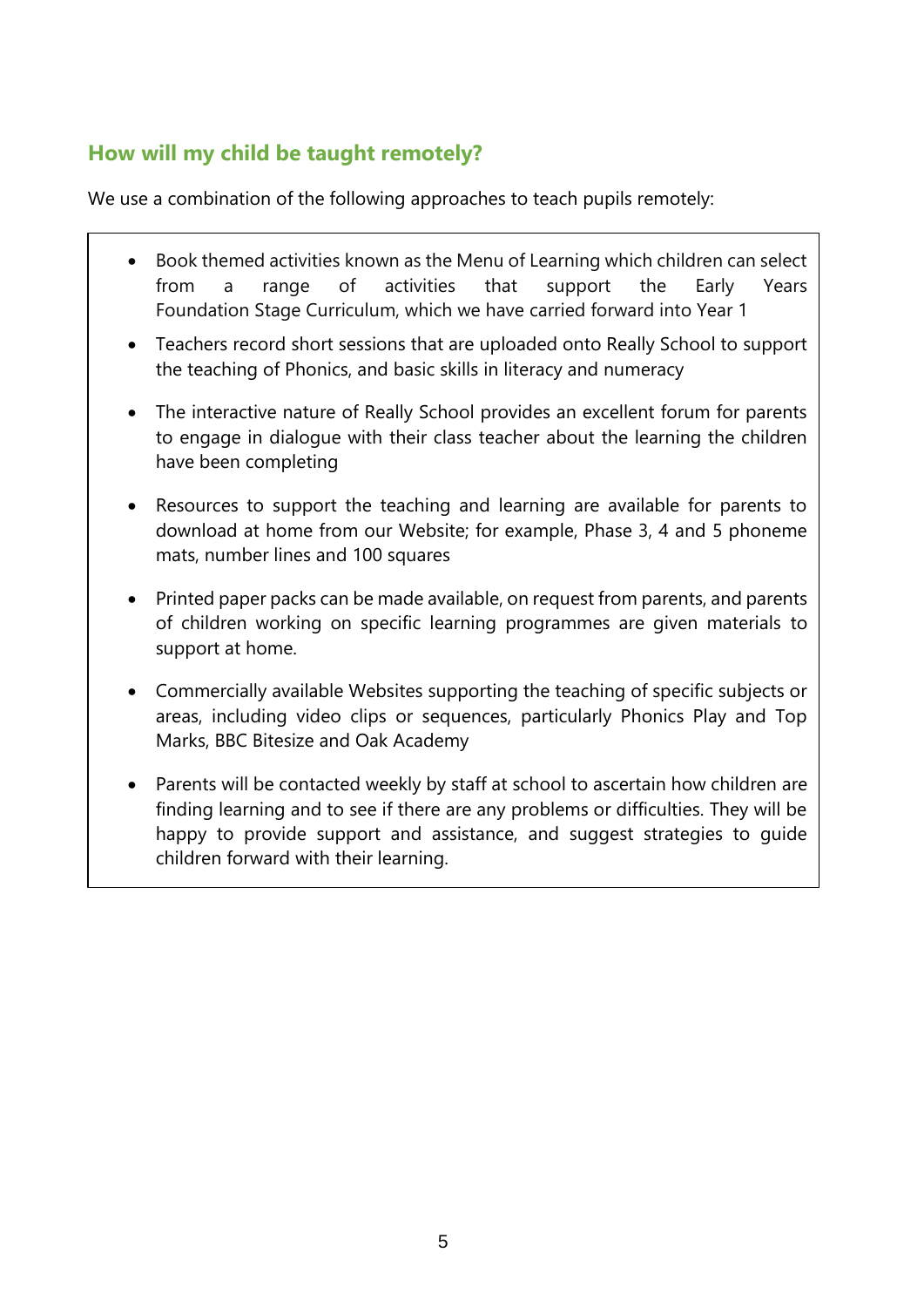### **Engagement and feedback**

#### **What are your expectations for my child's engagement and the support that we as parents and carers should provide at home?**

The children at Hampton Lakes love to come to school and so we would expect that all children in our school know their learning is important - to us and for them. As their teachers are working so hard to plan exciting and interesting activities for them to carry out, the children need to try their best and work their hardest at home, so that their parents can upload work onto Really School, for their teachers to see.

We would like parents to provide their child with time to access the materials we publish onto Really School, and to reinforce the subject matter that teachers deliver by talking to their child about what they have seen and what they need to do next.

Our parent partnership is a strong one, and it is now more important than ever that parents continue to upload observations of their children, as they work and play. This will enable us to continue to monitor the progress they are making, and consider bespoke strategies for support. Please do contact us if you require any further guidance on how to support your child.

#### **How will you check whether my child is engaging with their work and how will I be informed if there are concerns?**

We think the learning that children are doing at home is so important that we have a dedicated member of teaching staff monitoring Really School every day. They will be looking at the work that you as parents upload and share the information with your child's class teacher. This will mean that when teachers plan they are able to consider the learning needs that have been identified.

We will ensure that a member of the teaching team is on hand to answer any questions you have, and that we make at least one call home each week to see how you are getting on.

#### **How will you assess my child's work and progress?**

Feedback can take many forms and may not always mean extensive written comments for individual children. For example, whole-class feedback or quizzes marked automatically via digital platforms are also valid and effective methods, amongst many others. Our approach to feeding back on pupil work is as follows: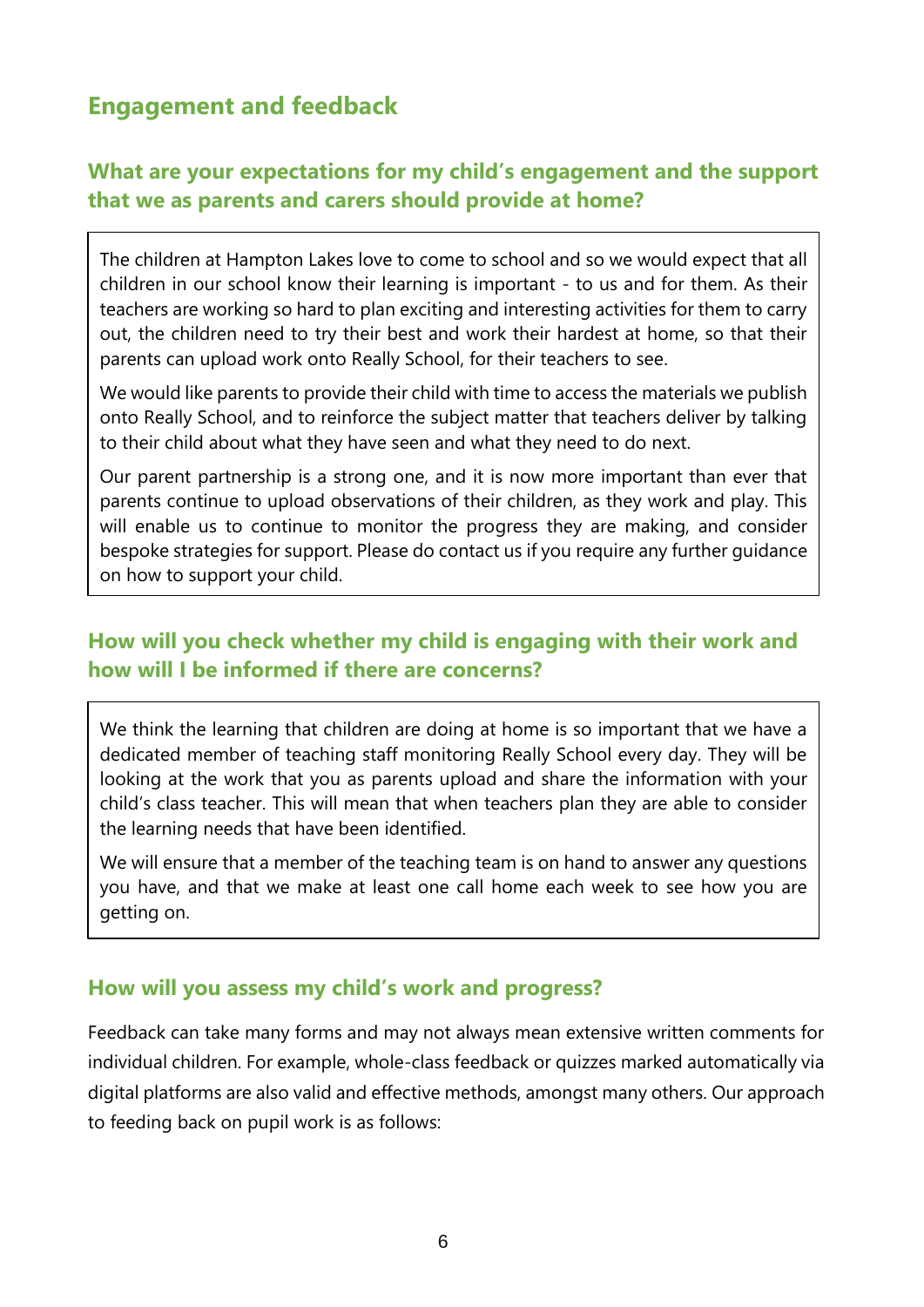The observations we make of children, both in school and at home support the holistic assessments we make of children. The work that you upload onto Really School will help us identify where your child is in their learning, and to consider the steps they need to take in order to progress.

We will give personalised feedback every day through Really School, and if anything significant presents itself we will make a phone call home to support parents as you support your child.

Sometimes we will use our social media platforms to celebrate the successes of our children.

## **Additional support for pupils with particular needs**

#### **How will you work with me to help my child who needs additional support from adults at home to access remote education?**

We recognise that some pupils, for example some pupils with special educational needs and disabilities (SEND), may not be able to access remote education without support from adults at home. We acknowledge the difficulties this may place on families, and we will work with parents and carers to support those pupils in the following ways:

For children with additional needs, e.g. children with high needs SEND or an EHCP, a place in school will be offered during any periods of local or national school closures. We will continue to work very closely with our families of our children who have special educational needs. Staff have delivered bespoke learning parcels to children at home with specific needs to support with their learning.

We have one member of the teaching team on hand to make phone calls home to parents on a daily basis, we hope this will assist any parent who requires additional support with accessing remote learning for their child.